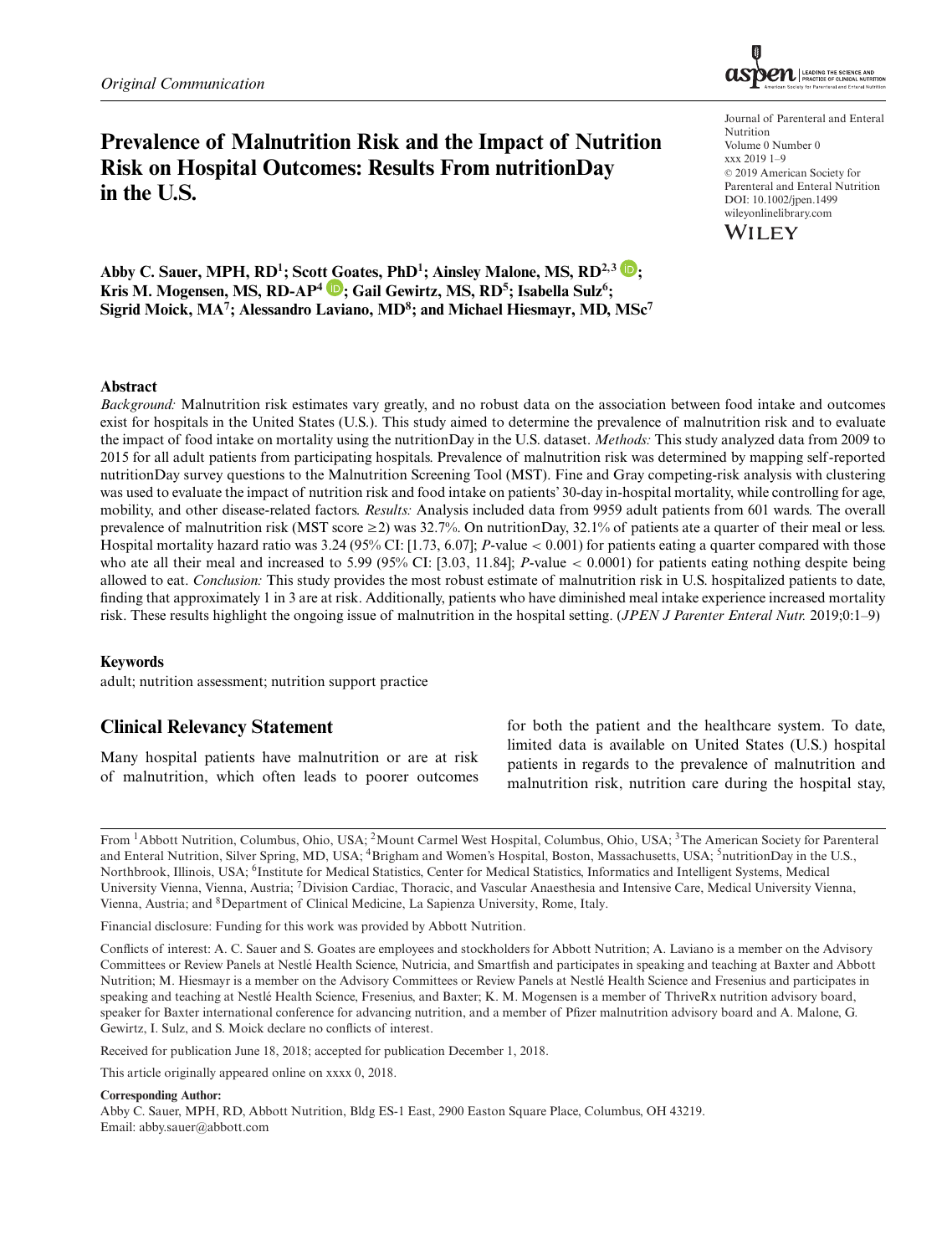and the impact of hospital food intake on outcomes. Leveraging data from large national datasets, like nutritionDay in the U.S., can provide this important data that may assist hospital practitioners and clinicians in focusing their nutrition care practices with the goal to ultimately improve patient outcomes during and after a hospital stay.

# **Introduction**

Hospital malnutrition is a public health problem globally, affecting approximately  $30\% - 50\%$  of patients.<sup>1-4</sup> Often patients enter the hospital malnourished or at risk of malnutrition and experience nutrition decline during their stay, placing them at higher risk for adverse outcomes following hospital discharge.<sup>5</sup> In the United States (U.S.), the problem of hospital malnutrition has been an issue for decades and remains a concern today. Hospital malnutrition is not a new concept and was first brought to light in 1974 when Butterworth called for new clinical practices aimed at proper diagnosis and treatment of malnourished hospital patients.<sup>6</sup> Furthermore, in 1974 and 1976, Dr. Bistrian and colleagues conducted nutrition surveys in the surgical and general medical wards of a U.S. hospital and found that proteincalorie malnutrition was common in these patients and present in 50% and 44% or greater, respectively.<sup>7,8</sup>

Despite the availability of validated nutrition screening tools to assess nutrition risk, non-validated tools continue to be used, and malnutrition risk continues to be underrecognized.9 Moreover, estimates of malnutrition risk in hospitalized patients vary greatly.<sup>10,11</sup> This variation exists as most estimates of malnutrition risk are based on selected vs broad patient populations. Poor nutrition status and malnutrition have been shown to be adversely associated with several functional, clinical, and economic outcomes, including elevated risk of comorbid complications, longer length of stay, more frequent readmissions, higher mortality, and increased healthcare costs when compared with patients who are adequately nourished.<sup>12-22</sup>

Globally, there is a plethora of research on the prevalence of malnutrition and malnutrition risk in the hospital setting, particularly from Europe and Australia. However, there is limited recent data regarding the prevalence of hospital malnutrition in the U.S. A few studies have shown prevalence rates of malnutrition between 48% and 53% in U.S. hospitals, but these are in small patient populations or limited geographic locations and do not reflect national prevalence estimates of malnutrition and malnutrition risk across the U.S. hospital system.5,20,23 One recent study from 2017 utilizing a web-based data capture system demonstrated a prevalence of malnutrition risk of approximately 30% in over 100,000 adult U.S. hospital patients.<sup>24</sup> Additionally, Weiss et al showed that in 2013, there were 1.95 million hospital stays that involved malnutrition in the U.S., representing  $7.1\%$  of non-maternal and non-neonatal stays.<sup>25</sup> Furthermore, in 2018, Hudson et al showed that of almost 4000 U.S. hospital patients referred for nutrition assessment, 66.88% met the criteria for moderate or severe malnutrition per the Academy of Nutrition and Dietetics/American Society for Parenteral and Enteral Nutrition (ASPEN) consensus criteria.<sup>22</sup> The limited data on malnutrition prevalence in U.S. hospitals demonstrates a need for more robust data collection processes across the U.S.

The nutrition care of patients during a hospital stay has not been extensively researched in U.S. hospitals. This remains the case today despite the estimation that nationally the annual cost burden of disease-associated malnutrition is over \$15.5 billion.<sup>26</sup> In 2015, the Malnutrition Committee of ASPEN proposed that addressing malnutrition in hospitalized patients should be a national goal to improve the quality of patient care, improve clinical outcomes, and reduce  $costs$ .<sup>27</sup> Few studies to date have shown consistent results in regard to processes for nutrition screening, malnutrition diagnosis, nutrition intervention, and discharge care.9,24,28 Patel and colleagues published survey data in 2014 highlighting current nutrition care processes in U.S. hospitals and demonstrating that most hospitals performed nutrition screening within 24 hours of admission and had processes in place for nutrition assessment; however, the results also showed that there is considerable heterogeneity in both the use of nutrition screening tools and malnutrition diagnosis and coding.9 Furthermore, Corkins et al showed that only 3.2% of all U.S. hospital discharges in 2010 had a diagnosis for malnutrition and that among patients with a malnutrition diagnosis in U.S. hospitals, only 13.4% received either enteral nutrition or parenteral nutrition during the hospital stay.<sup>28</sup> Similar results were demonstrated by Sherry et al in a sample of over 100,000 U.S. hospital patients. These investigators highlighted wide variation in nutrition screening tool usage, malnutrition diagnosis, and discharge nutrition care.<sup>24</sup>

Additionally, research shows that patients' food intake is often compromised during hospitalization and that nutrition status subsequently deteriorates.<sup>5,29,30</sup> Although the association between hospital food intake and patient outcome is well established in countries outside the U.S., no such data currently exist for the U.S.<sup>29,31,32</sup>

nutritionDay is a worldwide initiative to fight malnutrition in healthcare institutions. On a specific day every year, hospitals and nursing homes across the globe participate in a 1-day cross-sectional audit to collect their units' anonymous data on nutrition care processes and patients' anonymous data on their food intake and well-being. nutritionDay was started in 2004 through expertise from the European Society of Clinical Nutrition and Metabolism (ESPEN), and in 2005 a pilot study was conducted in 5 countries. Presently, nutritionDay worldwide is conducted in 64 countries in over 7000 healthcare institutions and in over 240,000 patients and residents globally. nutritionDay has been financially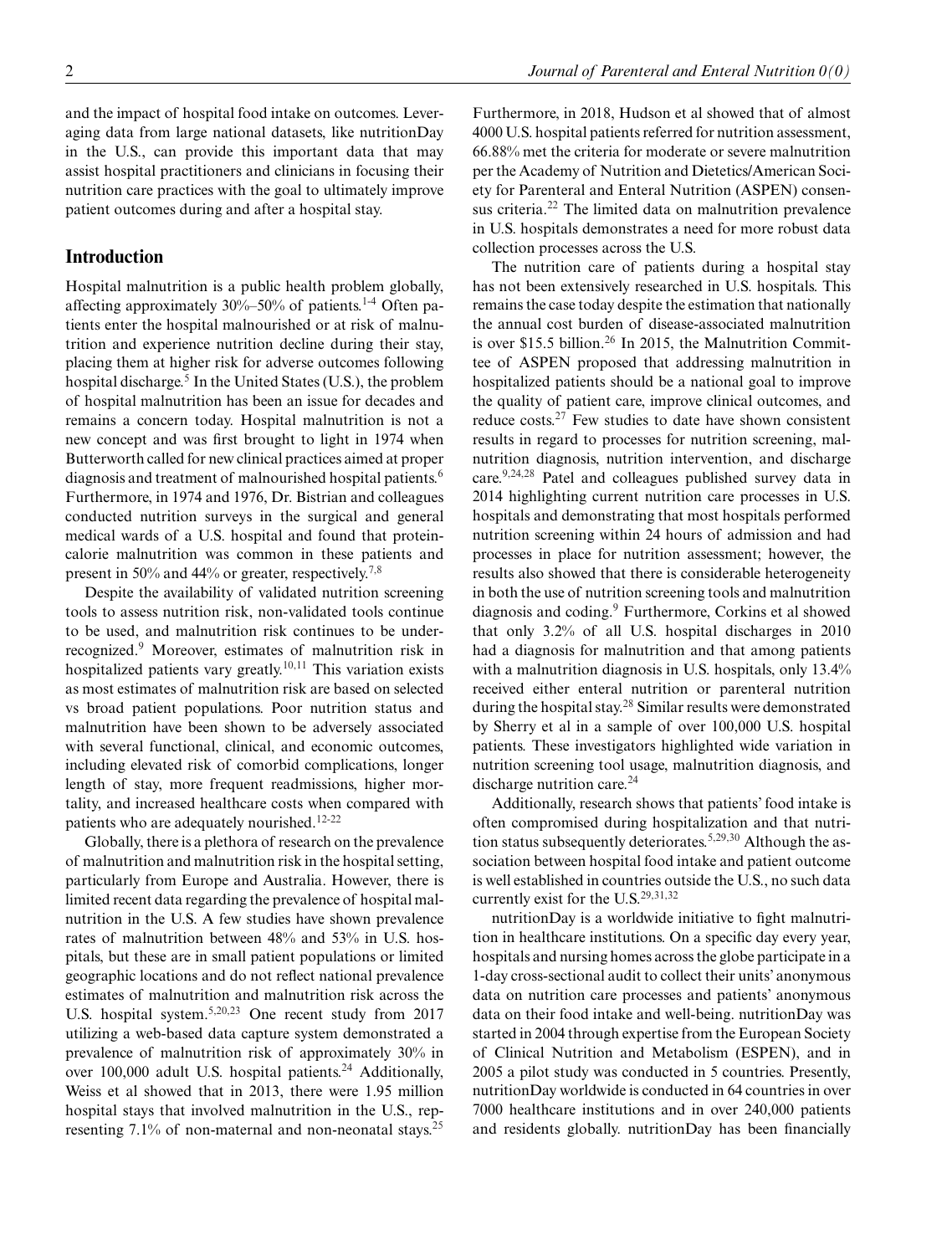supported by ESPEN since 2006. nutritionDay in the U.S. is the U.S.-based arm of nutritionDay worldwide. nutrition-Day in the U.S. provides a large dataset and can provide robust data on malnutrition risk and impact of hospital food intake on outcomes in U.S. hospitals. nutritionDay results have been widely collected and reported globally. In 2009, Hiesmayr et al showed that more than half of hospital patients in Europe did not eat their full meal (either lunch or dinner) and that decreased food intake on nutritionDay or during the previous week was an independent risk factor for hospital mortality.29 Similar results evaluating food intake during hospitalization and its impact on mortality as well as hospital length of stay have been reported with nutritionDay results in various countries.<sup>32-36</sup> Furthermore, a descriptive analysis of data from 9 consecutive nutritionDay samples (2006–2014) in 91,245 patients in 56 countries showed that the proportion of patients who ate their full meal varied from 24.7% to 61.5% across the regions and that the factors most strongly associated with reduced food intake on nutritionDay were reduced intake during the previous week, confinement to bed, female sex, younger age, older age, and low body mass index (BMI).<sup>37</sup>

The aims of this study are to assess the prevalence of malnutrition risk for a variety of patient types and to evaluate the impact of hospital food intake on 30-day in-hospital mortality in the patients of the nutritionDay in the U.S. database admitted between 2009 and 2015 to participating hospitals.

### **Methods**

We included all adult patients with age 18 or older from the nutritionDay in the U.S. database [\(http://www.](http://www.nutritionday.org) [nutritionday.org\)](http://www.nutritionday.org) admitted to participating non–intensive care unit (ICU) hospital wards in the U.S. between 2009 and 2015. Patients in ICU wards within the hospitals were not included. The nutritionDay in the U.S. database is based on a cross-sectional data collection from all patients present in a participating hospital ward who consented to active participation. Data were collected with 3 questionnaires addressing ward structure and patient demographics as well as nutrition history, status, and care. The questionnaires were completed by the patient, caregiver, and/or hospital staff. Hospital outcome was collected 30 days after nutritionDay. All data were entered into a protected online database of the Center for IT Systems & Communications of the Medical University Vienna [\(https://cemsiis.meduniwien.ac.at/\)](https://cemsiis.meduniwien.ac.at/) in which neither hospitals nor patients can be identified. All analysis was done after decoding with R 3.3.1 or STATA 15.1 (College Station, Texas, USA).

Malnutrition risk or malnutrition diagnosis is not directly captured in nutritionDay, but the database contains nutrition-related questions that allow the ability to estimate the prevalence of malnutrition risk. To assess the prevalence of malnutrition risk, patients' self -reported responses to nutritionDay in the U.S. survey questions can be utilized. Patients were asked "Have you lost weight unintentionally within the last three months?" and "If yes, how many pounds/kilograms did your weight decrease?" Patients were also asked to give their reason for eating less, with options including "loss of appetite," "problems with swallowing/chewing," "nausea," and "others." In combination, these questions can be mapped to the Malnutrition Screening Tool (MST) developed by Ferguson et al, a validated predictor of malnutrition risk in hospitalized patients.<sup>38</sup> Patients were determined to be at risk of malnutrition if their responses mapped to a score of 2 or higher on the MST. Malnutrition risk prevalence was determined for the entire nutritionDay in the U.S. population, as well as specific subgroups defined by hospital ward specialty.

Meal intake was recorded by patients on a questionnaire using simple categories (all, about a half, about a quarter, nothing) such as those used by Olin et al. $39$  Meal intake was recorded on 1 specified day for the lunch and/or dinner meal, usually on nutritionDay. A symbolic plate was used to visualize a meal in addition to the written categories and the instruction stated on the sheet: "Please tick a circle for each meal to indicate how much you ate today." See Figures S1– S5 for nutritionDay in the U.S. surveys.

Information on dying or being discharged home within 30 days, 30-day mortality, transfers to other hospitals, and readmission to the same hospital, as well as hospital unit characteristics, were provided by the hospital unit volunteer responsible for nutritionDay data collection.

nutritionDay in the U.S. operates under nutritionDay worldwide, and each individual participating hospital is requested to obtain their own Institutional Review Board approval prior to participating in nutritionDay.

#### *Statistics*

Descriptive statistics are based on univariate proportions with 95% confidence intervals, median with interquartile range (IQR), or mean with standard deviation (SD). Whenever appropriate, missing data categories are presented according to the STrengthening the Reporting of OBservational studies in Epidemiology recommendations [\(https://](https://www.strobe-statement.org/) [www.strobe-statement.org/](https://www.strobe-statement.org/) accessed May 1, 2018) for reporting epidemiological data. Sensitivity analysis was based on data from wards recruiting at least 60% of their patients at nutritionDay and reporting at least 80% of the patients' outcomes.

Malnutrition risk prevalence is reported as the proportion of patients meeting the MST criteria for malnutrition risk and is reported by unit specialty and for the entire population with 95% confidence intervals.

Factors impacting mortality risk were assessed using the Fine and Grey method for competing risk, using length of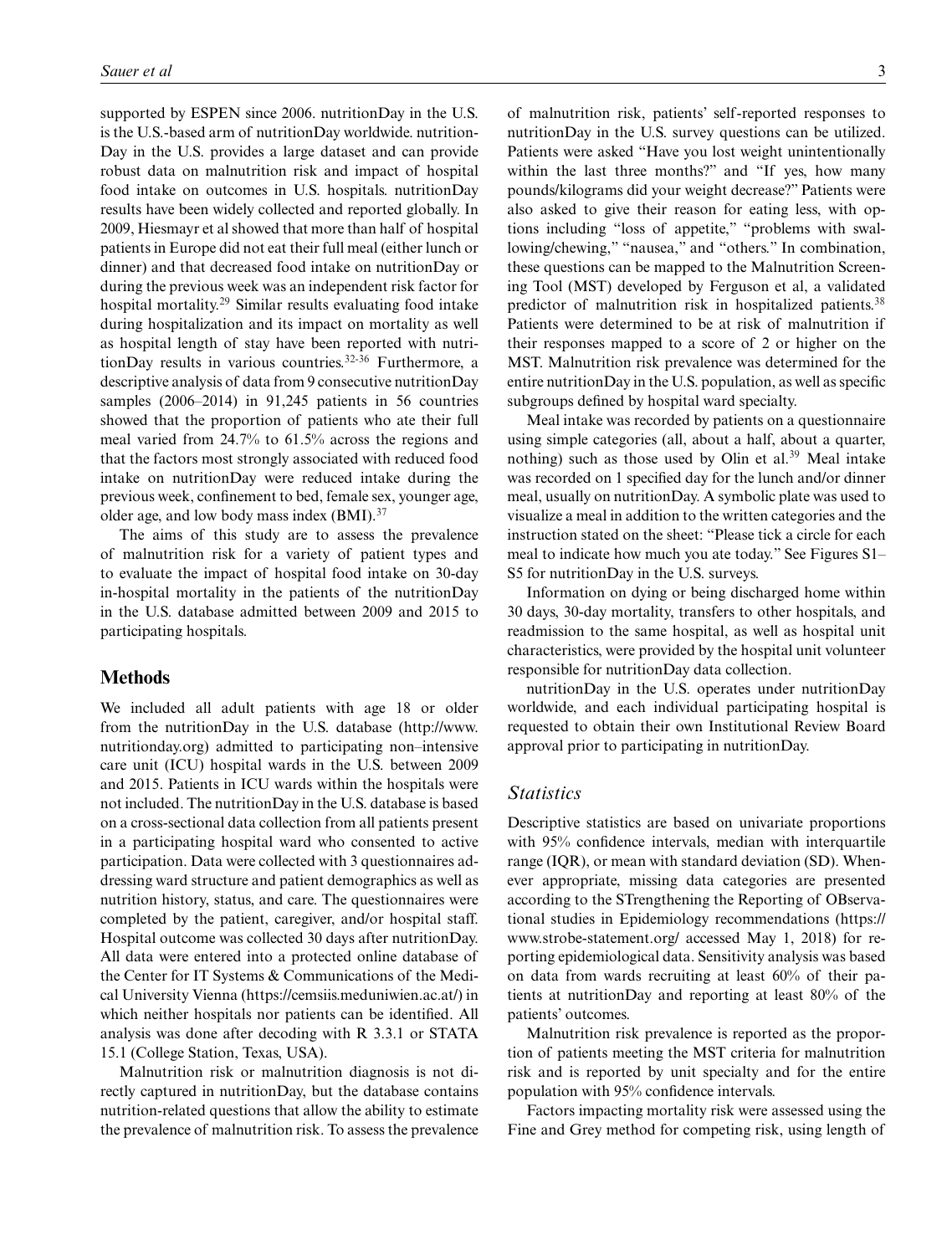stay after nutritionDay and 30-day in-hospital mortality.<sup>40</sup> Because of the small number of events (patients dying), logistic regression for death in the hospital within 30 days was also performed. Clinical wards were considered as repeated factors in both to account for the clustering of patients in all models and to account for the cross-sectional bias models that were always adjusted for length of stay prior to nutritionDay. The variables "eaten on nutritionDay," "have you lost weight," "can you walk alone," and "eaten last week" were considered as key factors for mortality. Demographics and measures of disease severity including age, gender, BMI, ward specialty, any prior ICU stay, prior surgery, or needed help for the questionnaire as well as all possible comorbidities and affected organs were considered as possible confounders.

First univariate Fine and Gray competing risk regression analysis was performed for key factors as well as control variables. If significant  $(P < 0.1)$ , the control variables were used in addition to the key factors in a multivariate analysis. Backwards selection (with a *P*-value threshold of 0.01) was used to define the final model in each analysis.

# **Results**

## *Demographics*

The overall nutritionDay in the U.S. adult population consisted of 9959 patients on 601 wards from 245 U.S. hospitals. Patients were approximately equally divided by gender, with 53% being female. Mean age of the participants was 64 years (IQR 52–76). The average BMI was 29.19 kg/m<sup>2</sup> (SD 8.15), with 66.2% of patients having a BMI of 25 kg/m<sup>2</sup> or greater. The most common comorbidities were diabetes (28.8%), cardiac insufficiency (23.2%), and others (46.5%). Specialties with the most patients included internal/general (48.3%), internal/cardiology (14.7%), internal/oncology (7.6%), and general surgery (7.4%). The total length of stay was a median of 7 days (IQR 4–13) and a mean of 11.6 days (SD 13.3). This total length of stay is biased because of the design of the study that by nature includes more patients with a prolonged length of stay and excludes patients still in the hospital at outcome assessment because their total length of stay is unknown.<sup>41</sup> Length of stay prior to conducting the nutritionDay survey was a median of 3 days (IQR 2–7) and a mean of 6.4 days (SD 8.2). In terms of functional ability,  $31.4\%$  of patients (n = 3125) needed assistance with walking. Patient demographics of control variables are shown in Table 1, hospital variables are shown in Table 2, and patient demographics of key factors are shown in Table 3.

# *Malnutrition Risk*

MST score was calculated in 9489 patients (95% of total patient sample). Statistics on risk factors per the MST are shown in Table 3. The overall prevalence of malnutrition risk (MST score  $\geq$ 2) was 32.7%. The prevalence of malnutrition risk was highest in infectious disease (46.1%) and long-term care (45.8%) and lowest in orthopedic surgery (23.7%) wards. The distribution of MST scores is shown in Figure 1. The proportion of patients with MST scores  $\geq 2$ by specialty is shown in Figure 2.

## *Food Intake on nutritionDay*

More than half of all patients on nutritionDay did not eat their full meal (lunch and/or dinner). On nutritionDay, 36.5% of patients ate their entire meal, 25.8% ate half their meal, 25.2% ate about a quarter of their meal or nothing, and 6.9% of patients were not allowed to eat. The distribution of food intake on nutritionDay is shown in Table 3.

# *Food Intake and Mortality*

There appears to be a negative relationship between meal consumption and 30-day hospital mortality. In the multivariate Fine and Gray competing risk analysis (see Table 4), patients who ate about a quarter of their meal had a mortality hazard ratio (HR) of 3.24 (95% CI: [1.73, 6.07]; *P* < 0.001) compared with those who ate all their meal. This mortality HR rose to 5.99 (95% CI: [3.03, 11.84]; *P* < 0.0001) for patients who were allowed to consume food but ate nothing. Those who were not allowed to eat had a mortality HR of 4.38 (95% CI: [2.00, 9.58]; *P* < 0.001). The association between food intake and mortality is shown in Table 4. Logistic regression with clustering and sensitivity analysis showed similar results from the Fine and Gray competing risk regression model with clustering.

# *Nutrition Support*

In the patients participating in nutritionDay in the U.S., there is a high percentage  $(22.7\% - 37.8\%)$  who received a special diet. In terms of nutrition support, there was a low percentage of use of protein/energy supplements (PES) either alone or in combination with hospital food or a special diet. In those eating nothing, only 5.7% received hospital food and PES, only 5.3% received a special diet and PES, and only 0.3% received PES alone. The percentage of artificial nutrition (eg, enteral, parenteral, or combined enteral and parenteral nutrition) was highest in those who were not allowed to eat at 13.7%. See Table 5 for nutrition support by meal intake.

### **Discussion**

The nutritionDay in the U.S. database, collected through the efforts of hundreds of volunteers and the nutritionDay in the U.S. organization and national coordinator, allows the prevalence of malnutrition risk to be estimated at 32.7% of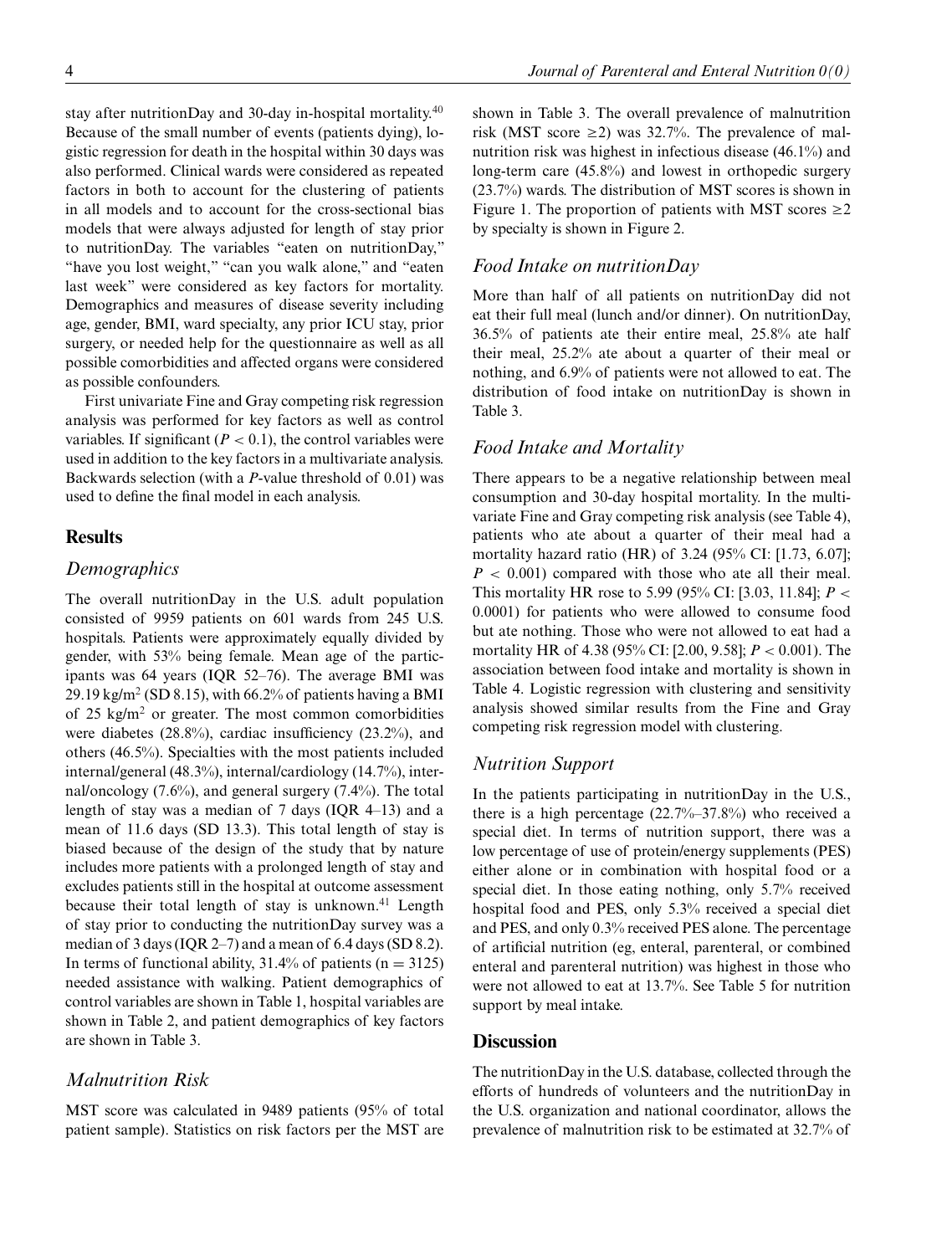### **Table 1.** Patient Demographics.

| Variable                                                | Valid Values | N    | $\frac{0}{0}$ | Mean $\pm$ SD/Median + IQR |
|---------------------------------------------------------|--------------|------|---------------|----------------------------|
| Gender (female)                                         | 9902         | 5278 | 53.3%         |                            |
| Age                                                     | 9953         |      |               | 64 IQR 52-76               |
| <b>BMI</b>                                              | 9711         |      |               | $29.19 \pm 8.15$           |
| $<$ 18.5 kg/m <sup>2</sup>                              |              | 466  | 4.8%          |                            |
| $18.5 - 25$ kg/m <sup>2</sup>                           |              | 2813 | 29.0%         |                            |
| 25-30 kg/m <sup>2</sup>                                 |              | 2659 | 27.4%         |                            |
| 30-35 $\text{kg/m}^2$                                   |              | 1830 | 18.8%         |                            |
| $>$ 35 kg/m <sup>2</sup>                                |              | 1943 | $20.0\%$      |                            |
| Comorbidity                                             |              |      |               |                            |
| Any comorbidity (yes)                                   | 9959         | 7649 | 76.8%         |                            |
| Diabetes (yes)                                          | 9959         | 2868 | 28.8%         |                            |
| Stroke (yes)                                            | 9959         | 697  | 7.0%          |                            |
| COPD (yes)                                              | 9959         | 1374 | 13.8%         |                            |
| Myocardial infarction (yes)                             | 9959         | 478  | 4.8%          |                            |
| Cardiac insufficiency (yes)                             | 9959         | 2310 | 23.2%         |                            |
| Other (yes)                                             | 9959         | 4631 | 46.5%         |                            |
| Specialty                                               |              |      |               |                            |
| Internal/general                                        |              | 4812 | 48.3%         |                            |
| Internal/gastroenterology                               |              | 289  | 2.9%          |                            |
| Internal/oncology                                       |              | 759  | 7.6%          |                            |
| Internal/cardiology                                     |              | 1467 | 14.7%         |                            |
| Internal/infectious diseases                            |              | 104  | 1.0%          |                            |
| Internal/geriatrics                                     |              | 223  | 2.2%          |                            |
| Neurology                                               |              | 89   | 0.9%          |                            |
| Psychiatry                                              |              | 79   | 0.8%          |                            |
| General surgery, orthopedic<br>surgery and neurosurgery |              | 1236 | 12.4%         |                            |
| Trauma                                                  |              | 186  | 1.9%          |                            |
| Long-term care                                          |              | 52   | 0.5%          |                            |
| Others                                                  |              | 663  | 6.7%          |                            |

BMI, body mass index; COPD, chronic obstructive pulmonary disease; IQR, interquartile range.

#### **Table 2.** Patient Hospital Variables.

| Variable                                   | Valid Values | N    | $\frac{0}{0}$ | Mean $\pm$ SD/Median + IOR                   |
|--------------------------------------------|--------------|------|---------------|----------------------------------------------|
| Any ICU stay (yes)                         | 9504         | 1036 | $10.9\%$      |                                              |
| Had surgery (yes)                          | 9959         | 2988 | $30.0\%$      |                                              |
| Readmitted (yes)                           | 9959         | 1264 | 12.7%         |                                              |
| Can you walk alone                         |              |      |               |                                              |
| Yes                                        |              | 5643 | 56.7%         |                                              |
| With assistance                            |              | 3125 | 31.4%         |                                              |
| No                                         |              | 667  | 6.7%          |                                              |
| Missing                                    |              | 524  | $5.3\%$       |                                              |
| Length of stay                             |              |      |               | Mean: $11.6 \pm 13.3$                        |
|                                            |              |      |               | Median: $7$ IQR 4-13                         |
| Length of stay before nutrition Day survey | 9941         |      |               | Mean: $6.4 \pm 8.2$<br>Median: $3$ IQR $2-7$ |

ICU, intensive care unit; IQR, interquartile range.

all non-ICU patients present in the hospital for the years 2009–2015. This estimate is based on nearly 10,000 patients from 601 wards from 13 different medical specialties and thus constitutes one of the largest datasets on U.S. hospital patients. This estimate of malnutrition risk is similar to the results of a recently published quality improvement program, demonstrating a 30% malnutrition risk in hospital patients.<sup>24</sup>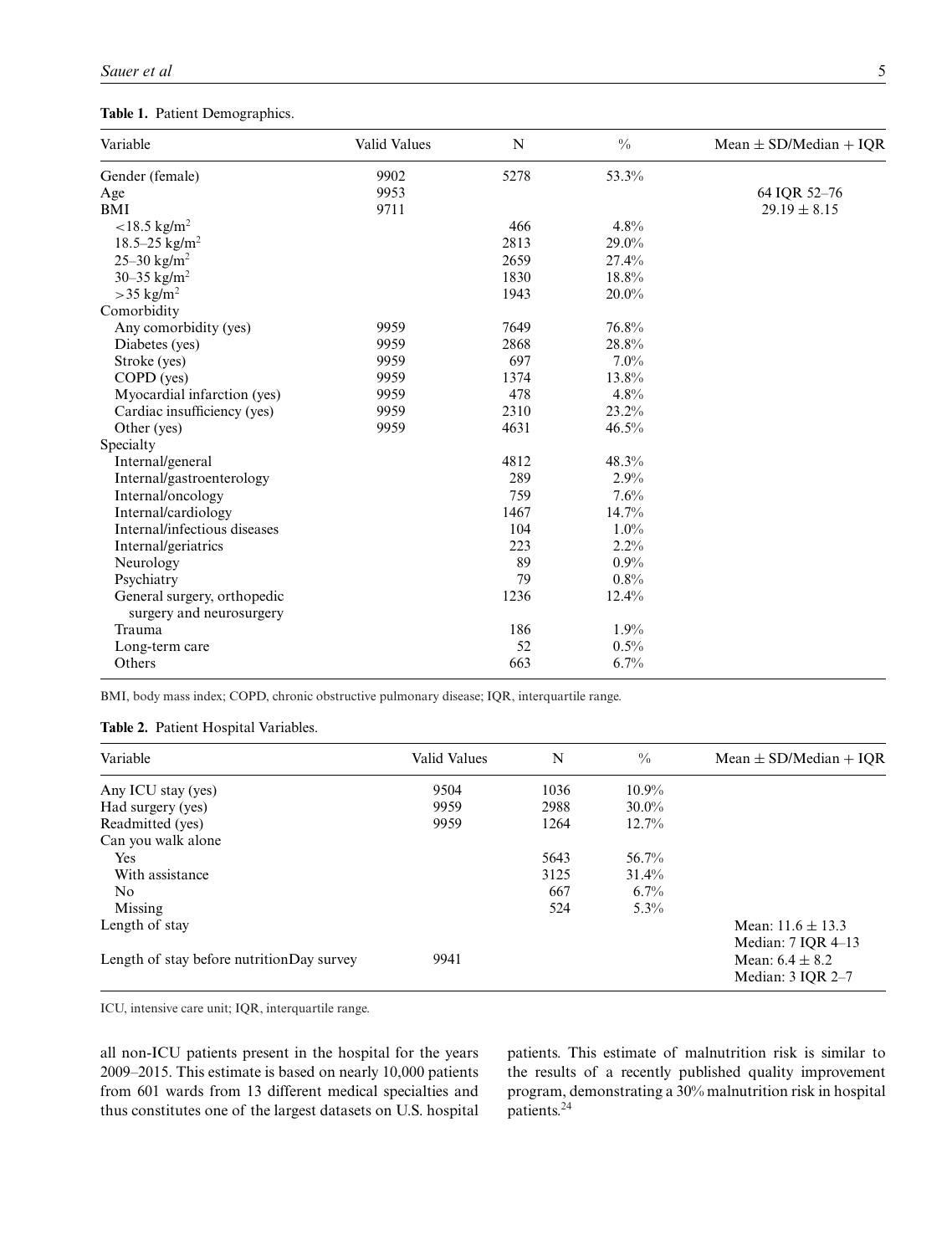| Variable                    | Valid<br>Values | $\frac{0}{0}$<br>$Median + IQR$ |
|-----------------------------|-----------------|---------------------------------|
| Eaten last week             |                 |                                 |
| Normal                      | 3941            | 39.6%                           |
| Less than normal            | 2101            | $21.1\%$                        |
| Less than half of normal    | 1800            | 18.1%                           |
| Less than quarter of normal | 1603            | 16.1%                           |
| Missing                     | 514             | $5.1\%$                         |
| Have you lost weight        |                 |                                 |
| Nο                          | 4354            | 43.7%                           |
| No, gained                  | 818             | 8.2%                            |
| Yes                         | 3740            | 37.6%                           |
| Don't know                  | 586             | $5.9\%$                         |
| Missing                     | 461             | 4.6%                            |
| Duration since admission    | 9941            | 3 IOR 5                         |
| Meal eaten on nutritionDay  |                 |                                 |
| A11                         | 3639            | 36.5%                           |
| Half                        | 2572            | 25.8%                           |
| Ouarter                     | 1799            | 18.1%                           |
| Nothing                     | 703             | $7.1\%$                         |
| Not allowed                 | 684             | 6.9%                            |
| Missing                     | 562             | 5.6%                            |

**Table 3.** Patient Demographics of Risk Factors and Food Intake on nutritionDay.

IQR, interquartile range.

Meal consumption in the U.S. on nutritionDay appears to be similar to that of other countries. Less than half (36.5%) consumed their entire meal on nutritionDay compared with 33.8% in an analysis of the European nutritionDay data.<sup>29</sup> In this sample, 7.1% consumed nothing despite being allowed to eat, compared with 4.6% in the European data.<sup>29</sup>

The analysis demonstrates a clear connection between hospital food intake and mortality. Patients who did not eat despite having permission to do so had a mortality HR of 5.99 [CI 3.03, 11.84] compared with those who ate all their meal. This result appears stronger in the U.S. population than the European population, where the corresponding mortality HR is  $2.71$  [CI 1.88,  $3.91$ ]<sup>29</sup> Those who ate a quarter of their meal in the U.S. dataset had a mortality HR of 3.24 [CI 1.73, 6.07] compared with the corresponding mortality HR in the European data set of  $1.97$  [1.42, 2.71].<sup>29</sup>

Furthermore, over half of patients on an unrestricted/regular hospital diet consumed one-quarter or less of their meal on nutritionDay. Patients prescribed unrestricted diets are often perceived as lower risk than patients requiring special diets, so it is important to recognize that patients may eat poorly regardless of their diet prescription. The clinician should keep this in mind as part of the screening, assessment, and intervention process for optimal nutrition care.

The data also reveal some interesting and potentially concerning patterns in nutrition practice. Among those who were allowed to eat but ate nothing, only 14.7% received PES or artificial nutrition (in addition to hospital food or a special diet that was not consumed). Similarly, in those who consumed a quarter of their meal, only 13.8% received PES or artificial nutrition in addition to normal food. These results are concerning as they may reflect a lack of recognizing patients who are eating poorly and as a result



**Figure 1.** Malnutrition Screening Tool (MST) score and malnutrition risk.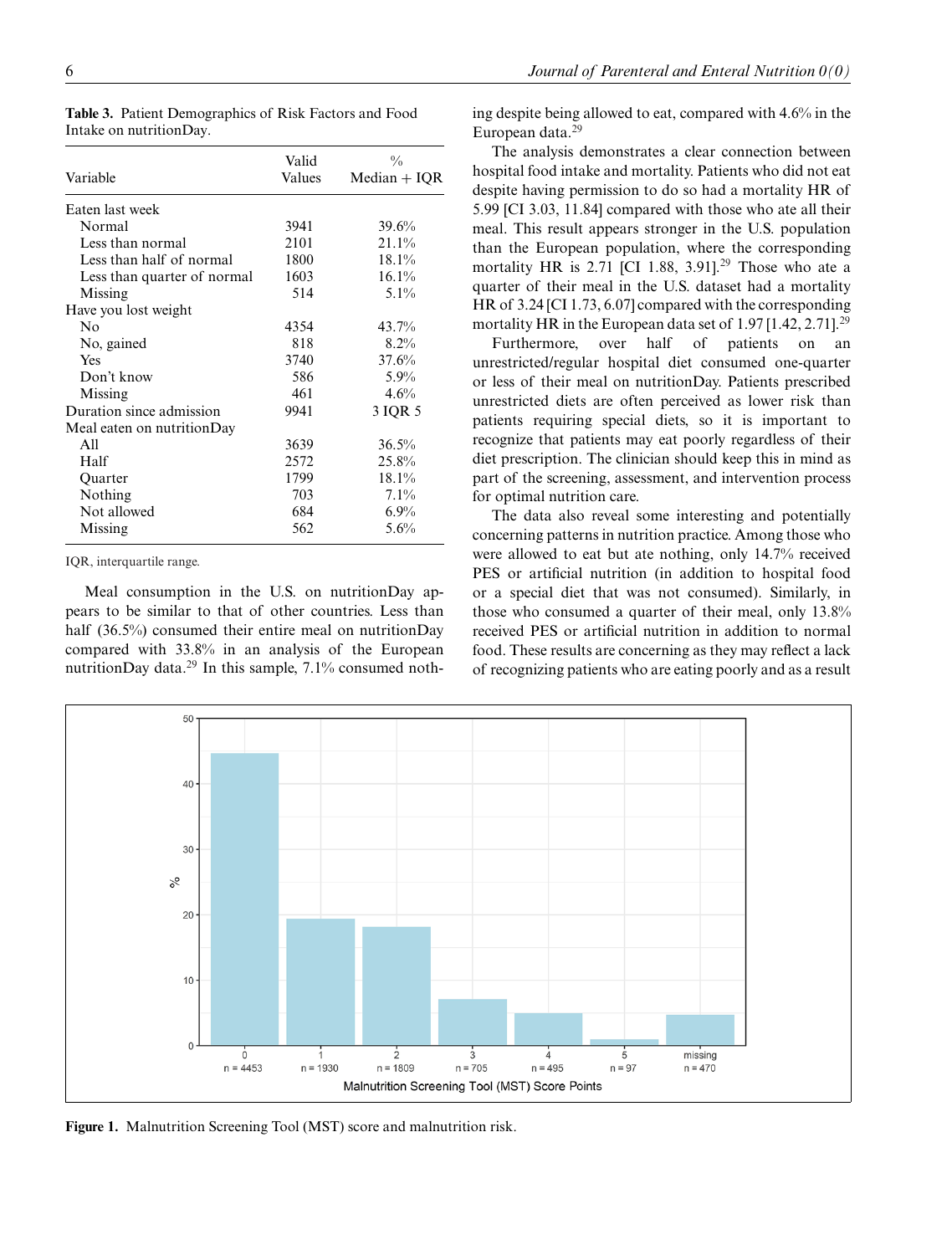

**Figure 2.** Proportion of patients with a high Malnutrition Screening Test (MST) score  $(\geq 2)$  for different specialties (for specialties with  $>50$  patients).

| <b>Table 4.</b> Association Between Quantity Eaten on       |
|-------------------------------------------------------------|
| nutritionDay and 30-Day Hospital Mortality Adjusted for     |
| Mobility, Any ICU Stay, Affected Organ Lung and Having      |
| Cancer, Previous Surgery, and Age As Well As Length of Stay |
| Before nutritionDay.                                        |

|             |                                                                    | Multivariate                                                                                                         |                                                |  |  |
|-------------|--------------------------------------------------------------------|----------------------------------------------------------------------------------------------------------------------|------------------------------------------------|--|--|
| Variable    | Level                                                              | $HR + 95\% CI$                                                                                                       | P-Value                                        |  |  |
| Eaten today | All<br>Half<br><b>Ouarter</b><br>Nothing<br>Not allowed<br>Missing | Reference<br>1.27 [0.62, 2.59]<br>3.24 [1.73, 6.07]<br>5.99 [3.03, 11.84]<br>4.38 [2.00, 9.58]<br>3.56 [1.20, 10.58] | 0.5100<br>0.0002<br>0.0000<br>0.0002<br>0.0200 |  |  |

HR, hazard ratio; ICU, intensive care unit.

a missed opportunity to implement adequate nutrition intervention. These results are in fact lower than the 13.4% use of artificial nutrition in patients with a malnutrition diagnosis as reported by Corkins et al reflecting only enteral and parenteral nutrition and not PES.<sup>28</sup> This nutritionDay in the U.S. data includes PES usage. When PES is excluded from comparison, artificial nutrition (enteral and parenteral nutrition) was provided in only 0.8% and 3.4% of those who consumed a quarter or none of their meal, respectively. This low usage of PES suggests a significant opportunity to maximize the use of PES in patients with poor meal intake and to implement artificial nutrition sooner, particularly in patients with malnutrition or at high risk for malnutrition. Additionally, this data is significant in light of a recent publication stating that nutrition support in hospital patients should be avoided in medical inpatients as no specific benefits were found<sup>42</sup> but disregards the fact that nonelective readmissions were reduced by almost 30%. Nutrition support has not consistently and robustly demonstrated improvement of outcomes in hospital patients across all studies because of poor methodology and underpowered studies. In 2016, a large randomized, controlled trial demonstrated that specialized oral nutrition supplementation in malnourished older hospitalized adults resulted in a decrease in 90 day mortality;<sup>43</sup> however, additional well-designed studies are needed to clarify this issue. The nutritionDay in the U.S. data does not allow for assessment of the impact of nutrition support on survival as the data cannot reflect all aspects of severity of disease. However, this nutritionDay in the U.S. data highlights that malnutrition risk is frequent and clinically relevant, and nutrition support is underutilized in hospital patients.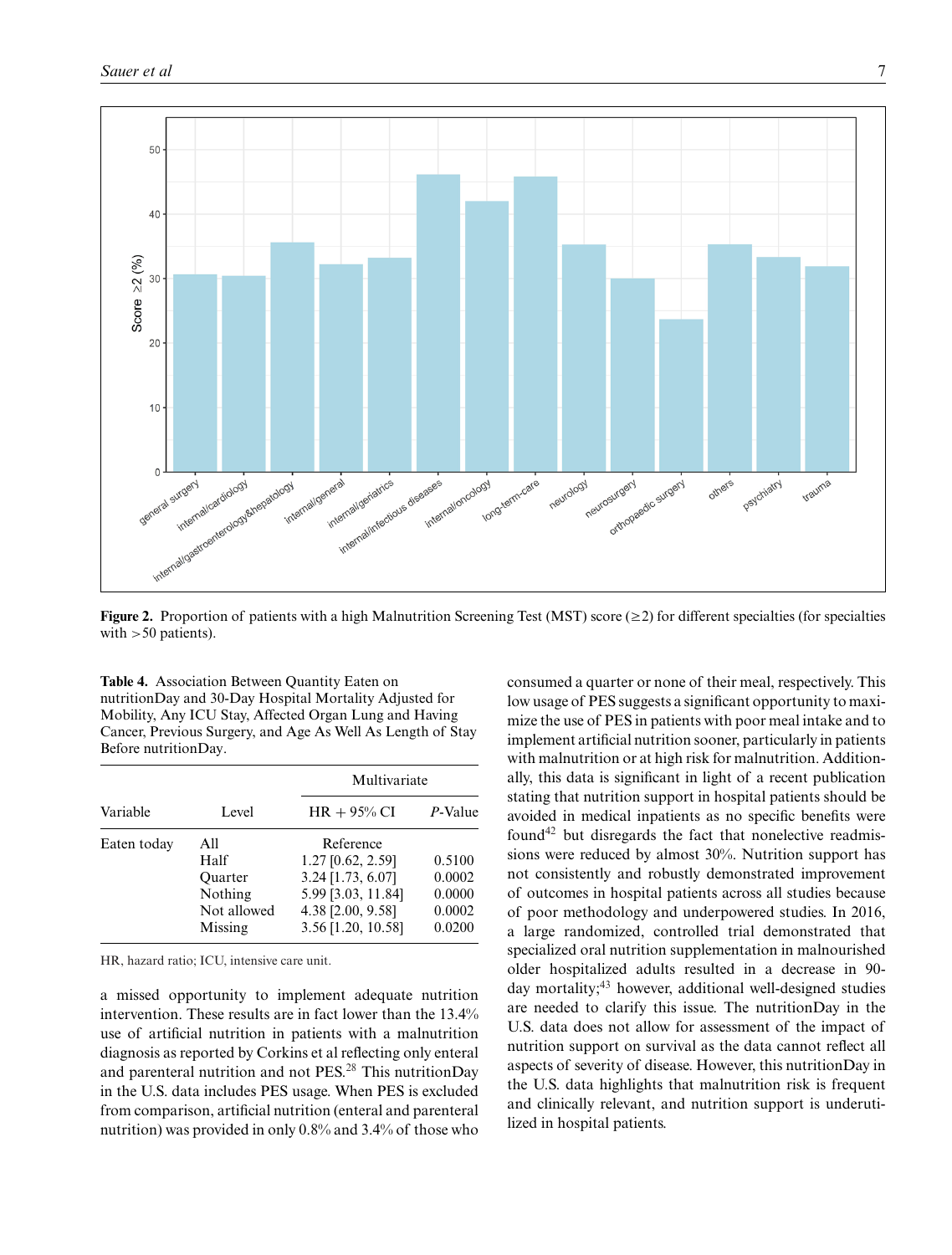| Variable           | Hospital<br>Food | Special Diet | Hospital<br>Food<br>and PES | Special<br>Diet and<br><b>PES</b> | <b>PES</b> | Artificial<br>Nutrition | Nothing  |
|--------------------|------------------|--------------|-----------------------------|-----------------------------------|------------|-------------------------|----------|
| Eaten all          | 37.9%            | 37.8%        | $2.5\%$                     | 2.6%                              | $0.1\%$    | $0.5\%$                 | $2.0\%$  |
| Eaten half         | $40.0\%$         | $34.4\%$     | $4.4\%$                     | $3.9\%$                           | $0.4\%$    | $0.5\%$                 | $2.2\%$  |
| Eaten quarter      | $36.9\%$         | $33.3\%$     | $5.8\%$                     | $6.6\%$                           | $0.6\%$    | $0.8\%$                 | $2.0\%$  |
| Eaten nothing      | $35.3\%$         | $28.4\%$     | $5.7\%$                     | $5.3\%$                           | $0.3\%$    | $3.4\%$                 | $1.8\%$  |
| Not allowed to eat | $19.7\%$         | 22.7%        | $1.6\%$                     | $2.0\%$                           | $0.4\%$    | 13.7%                   | $2.8\%$  |
| Missing            | 24.9%            | 25.6%        | 4.6%                        | $4.1\%$                           | 0.7%       | 8.7%                    | $12.5\%$ |
|                    |                  |              |                             |                                   |            |                         |          |

**Table 5.** Nutrition Support Provided by Meal Intake.

PES, protein/energy supplement; special diet, eg, lactose-free, sodium-free.

The strengths of this study include the large sample size of U.S. hospital patients, the breadth of nutrition care data elements, and the input from the patient and/or caregiver. This study is subject to several limitations. Most importantly, as an observational study, conclusions cannot be drawn as to any causal relationship between hospital food intake and mortality. Additionally, as hospital units choose to participate in the nutritionDay in the U.S., our sample may exhibit self -selection that could, in turn, bias the results. Self -selection may also occur at the patient level, as less healthy patients may not be able to provide consent. Additionally, data are self -reported by patients and not objectively measured. This study is cross sectional, and therefore patients with longer lengths of stay are more likely to be included in the study sample by design.

## **Conclusion**

nutritionDay in the U.S. provides much needed data on nutrition care and food intake in U.S. hospital patients. The results of this study provide the most robust estimate of malnutrition risk in hospitalized U.S. patients to date, finding that approximately 1 in 3 are at risk. This rate of malnutrition risk shows that hospital malnutrition remains a problem in U.S. hospital patients. In addition, the data demonstrate that patients who have diminished intake experience increased mortality risk and do not always receive optimal nutrition intervention. These results highlight the ongoing issues of poor oral intake and malnutrition risk in the hospital setting and the need for optimal nutrition care to improve outcomes, including mortality.

### **Acknowledgments**

The authors would like to thank Dr. Peter Bauer and Dr. John Tayek for review of the manuscript.

#### **Statement of Authorship**

A. C. Sauer, S. Goates, G. Gewirtz, S. Moick, and M. Hiesmayr contributed to the conception and design of the research; S. Goates, G. Gewirtz, I. Sulz, S. Moick, and M. Hiesmayr contributed to the acquisition and analysis of the data; A. C.

Sauer, S. Goates, A. Malone, K. M. Mogensen, G. Gewirtz, I. Sulz, S. Moick, A. Laviano, and M. Hiesmayr contributed to the interpretation of the data; and A. C. Sauer and S. Goates drafted the manuscript. All authors critically revised the manuscript, agree to be fully accountable for ensuring the integrity and accuracy of the work, and read and approved the final manuscript.

#### **Supplementary Information**

Additional supporting information may be found online in the Supporting Information section at the end of the article.

#### **References**

- 1. Steiber A, Hegazi R, Herrera M, et al. Spotlight on global malnutrition: a continuing challenge in the 21st century. *J Acad Nutr Diet*. 2015;115(8):1335-1341.
- 2. Tappenden K, Quatrara B, Parkhurst M, Malone A, Fanjiang G, Ziegler T. Critical role of nutrition in improving quality of care: an interdisciplinary call to action to address adult hospital malnutrition. *J Acad Nutr Diet*. 2013;113(9):1219-1237.
- 3. White JV, Guenter P, Jensen G, Malone A, Schofield M. Consensus statement: academy of nutrition and dietetics and American society for parenteral and enteral nutrition: characteristics recommended for the identification and documentation of adult malnutrition (undernutrition). *J Parenteral Enteral Nutrition*. 2012;36(3):275-283.
- 4. Cederholm T, Barazzoni R, Austin P, et al. ESPEN guidelines on definitions and terminology of clinical nutrition. *Clin Nutr*. 2017;36(1): 49-64.
- 5. Braunschweig C. Impact of declines in nutritional status on outcomes in adult patients hospitalized for more than 7 days. *J Am Dietetic Assoc*. 2000;100(11):1316-1322.
- 6. Butterworth C. The skeleton in the hospital closet. *Nutr. Today*. 1974;9(2):4-8.
- 7. Bistrian B, Blackburn G, Hallowell E, Heddle R. Protein status of general surgical patients. *JAMA*. 1974;230(6):858-860.
- 8. Bistrian B, Blackburn G, Vitale J, Cochran D, Naylor J. Prevalence of malnutrition in general medical patients. *JAMA*. 1976;235(15): 1567-1570.
- 9. Patel V, Romano M, Corkins M, et al. Nutrition screening and assessment in hospitalized patients: a survey of current practice in the United States. *Nutr Clin Pract*. 2014;29(4):483-490.
- 10. Singh H, Watt K, Veitch R, Cantor M, Duerksen DR. Malnutrition is prevalent in hospitalized medical patients: are housestaff identifying the malnourished patient? *Nutrition*. 2006;22(4):350-354.
- 11. Kirkland L, Kashiwagi D, Brantley S, Scheurer D, Varkey P. Nutrition in the hospitalized patient. *J Hosp Med*. 2013;8(1):52-58.